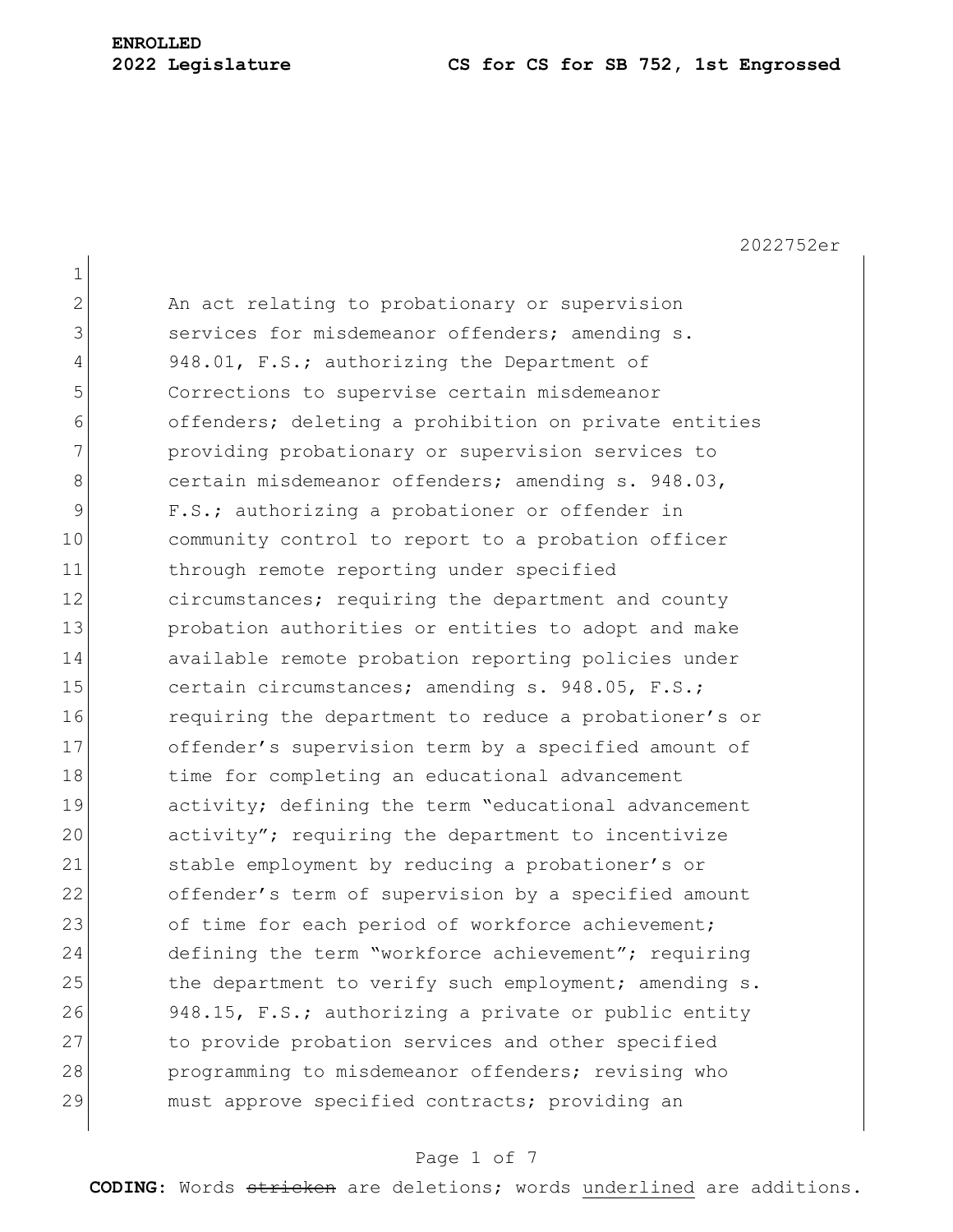2022752er 30 effective date. 31 32 Be It Enacted by the Legislature of the State of Florida: 33 34 Section 1. Paragraph (a) of subsection (1) and subsection 35 (5) of section 948.01, Florida Statutes, are amended to read: 36 948.01 When court may place defendant on probation or into 37 community control.-38 (1) Any state court having original jurisdiction of 39 criminal actions may at a time to be determined by the court, 40 with or without an adjudication of the quilt of the defendant, 41 hear and determine the question of the probation of a defendant 42 in a criminal case, except for an offense punishable by death, 43 who has been found quilty by the verdict of a jury, has entered 44 a plea of guilty or a plea of nolo contendere, or has been found 45 quilty by the court trying the case without a jury. 46 (a) If the court places the defendant on probation or into 47 community control for a felony, the department shall provide 48 | immediate supervision by an officer employed in compliance with 49 the minimum qualifications for officers as provided in s. 50 943.13. The department may provide supervision to misdemeanor 51 offenders sentenced or placed on probation by a circuit court 52 when so ordered by the sentencing court. A private entity may 53 not provide probationary or supervision services to felony  $\theta$ 54 misdemeanor offenders sentenced or placed on probation or other  $55$  supervision by the circuit court. 56 (5) The imposition of sentence may not be suspended and the 57 defendant thereupon placed on probation or into community 58 control unless the defendant is placed under the custody of the

#### Page 2 of 7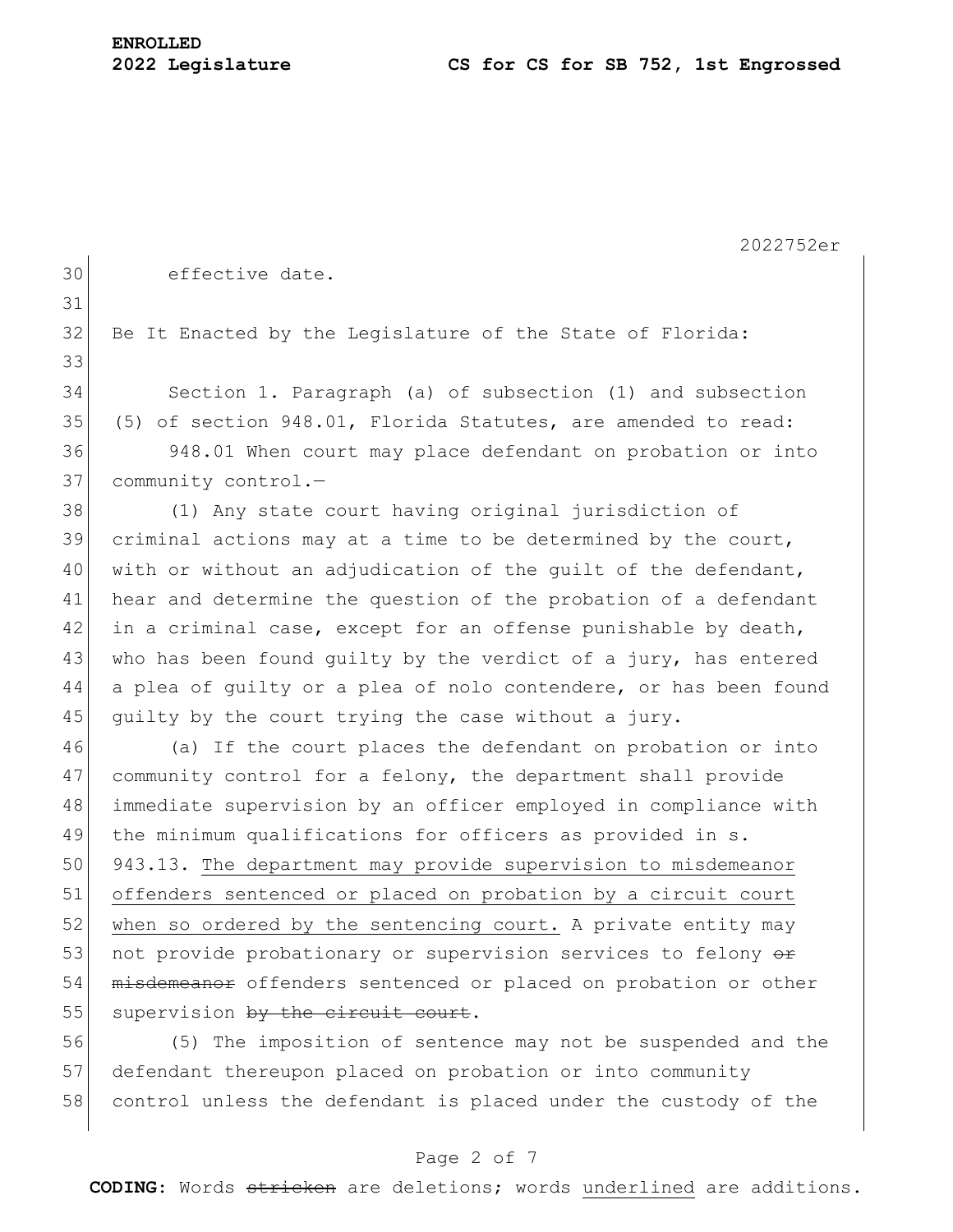2022752er 59 department or another public or private entity. A private entity 60 may not provide probationary or supervision services to felony 61 or misdemeanor offenders sentenced or placed on probation or 62 other supervision by the circuit court. 63 Section 2. Paragraphs (a) of subsection (1) of section 64 948.03, Florida Statutes, is amended to read: 65 948.03 Terms and conditions of probation.-66 (1) The court shall determine the terms and conditions of 67 probation. Conditions specified in this section do not require 68 oral pronouncement at the time of sentencing and may be 69 considered standard conditions of probation. These conditions 70 may include among them the following, that the probationer or 71 offender in community control shall: 72 (a) Report to the probation officer as directed. Such 73 reporting requirements may be fulfilled through remote reporting 74 if approved by the relevant probation officer, relevant county 75 probation authority or entity, or the Department of Corrections 76 and if the court has not excluded the possibility of remote 77 reporting by the defendant in his or her order of probation. If 78 the Department of Corrections or a county probation authority or 79 entity elects to authorize remote reporting, it must adopt and 80 make available remote probation reporting policies. 81 Section 3. Subsection (2) of section 948.05, Florida 82 Statutes, is amended to read: 83 948.05 Court to admonish or commend probationer or offender 84 in community control; graduated incentives.-85 (2) The department shall implement a system of graduated 86 incentives to promote compliance with the terms of supervision, 87 encourage educational achievement and stable employment, and

## Page 3 of 7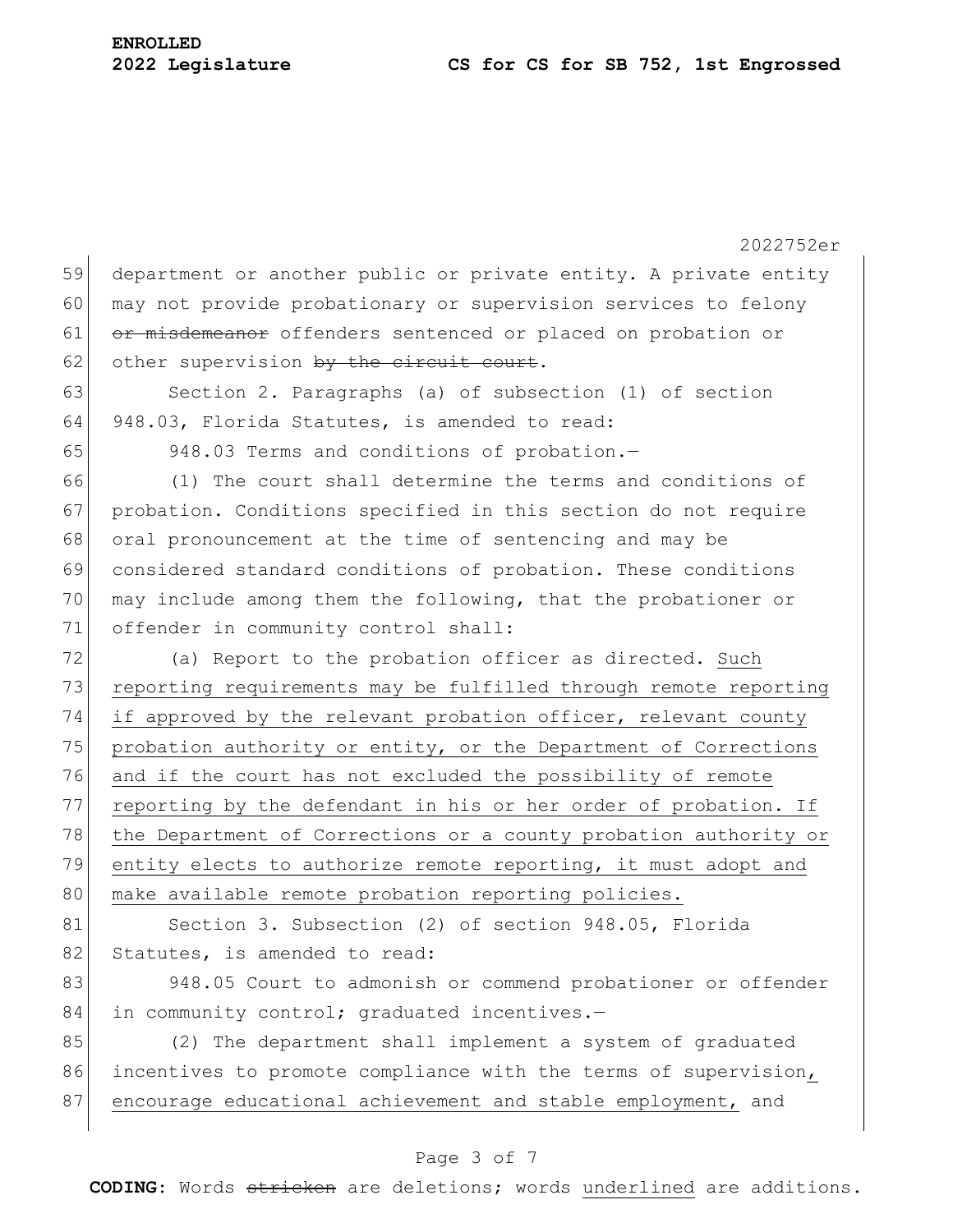2022752er 88 prioritize the highest levels of supervision for probationers or 89 offenders presenting the greatest risk of recidivism. 90 (a) As part of the graduated incentives system, the 91 department may, without leave of court, offer the following 92 incentives to a compliant probationer or offender in community 93 control: 94 1. Up to 25 percent reduction of required community service 95 hours; 96 2. Waiver of supervision fees; 97 3. Reduction in frequency of reporting; 98 4. Permission to report by mail or telephone; or 99 5. Transfer of an eligible offender to administrative 100 probation as authorized under s. 948.013. 101 (b) The department may also incentivize positive behavior 102 and compliance with recommendations to the court to modify the 103 terms of supervision, including recommending: 104 1. Permission to travel: 105 2. Reduction of supervision type; 106 3. Modification or cessation of curfew; 107 4. Reduction or cessation of substance abuse testing; or 108 5. Early termination of supervision. 109 (c) The department shall, without leave of court, 110 incentivize educational achievement by awarding a compliant 111 probationer or offender in community control with a 60-day 112 reduction of his or her term of supervision for each educational 113 advancement activity he or she completes during the term of 114 supervision. As used in this paragraph, the term "educational 115 advancement activity" means a high school equivalency degree, an 116 academic degree, or a vocational certificate.

### Page 4 of 7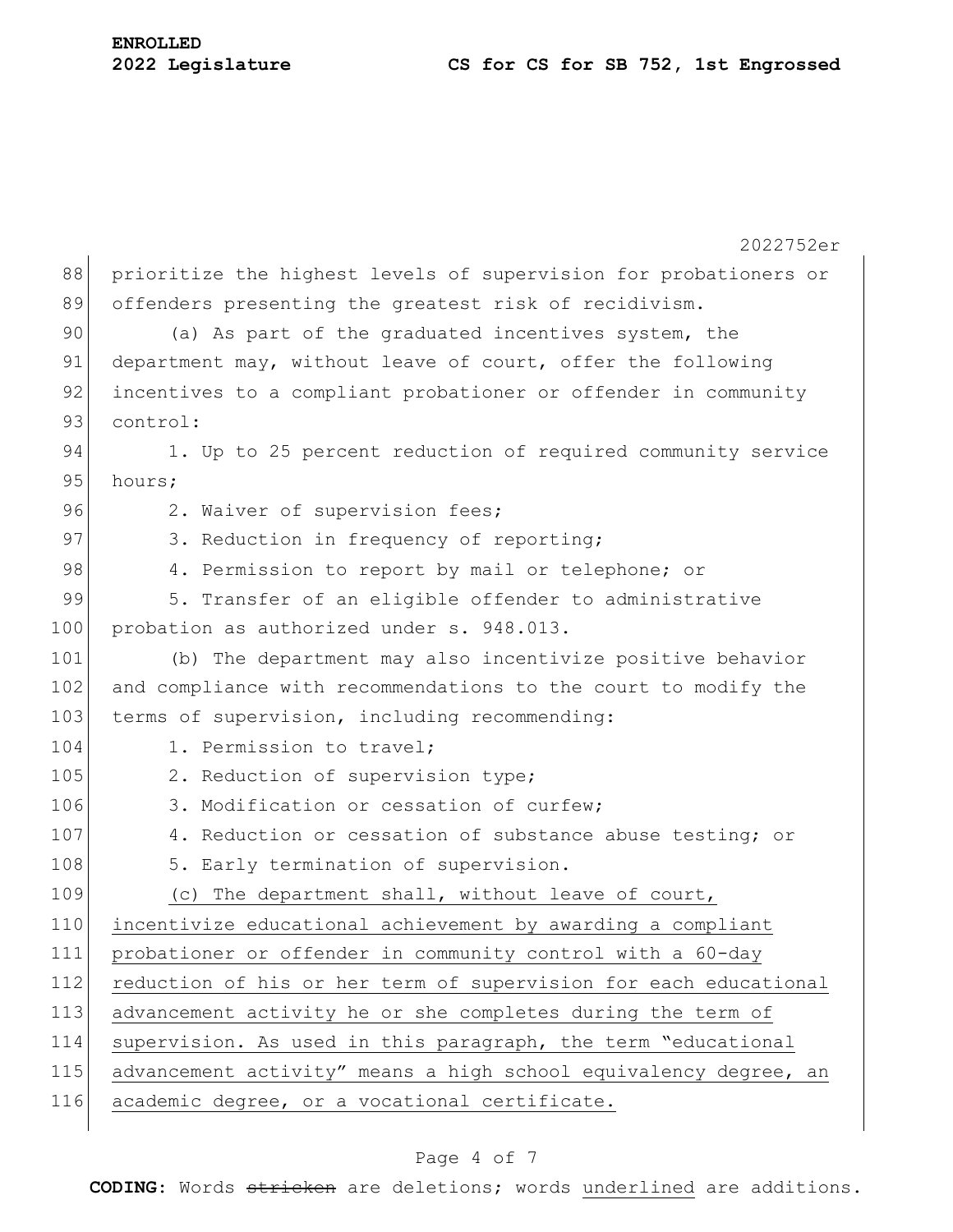#### **2022 Legislature CS for CS for SB 752, 1st Engrossed**

2022752er 117 (d) The department shall, without leave of court, 118 incentivize stable employment by awarding a compliant 119 probationer or offender in community control a 30-day reduction 120 of his or her term of supervision for each period of workforce 121 achievement he or she completes during the term of supervision. 122 As used in this paragraph, the term "workforce achievement" 123 means continuous and verifiable full-time employment, for at 124 least 30 hours per week for a 6-month period, for which the 125 probationer or offender earns a wage. The department shall 126 verify such employment through supporting documentation, which 127 may include, but need not be limited to, any record, letter, pay 128 stub, contract, or other department-approved method of 129 verification. 130 (e)  $\left(\frac{e}{c}\right)$  A probationer or offender who commits a subsequent 131 violation of probation may forfeit any previously earned 132 probation incentive, as determined appropriate by his or her 133 probation officer. 134 Section 4. Subsections (2) and (3) of section 948.15, 135 Florida Statutes, are amended to read: 136 948.15 Misdemeanor probation services.-137 (2) A private entity or public entity, including a licensed 138 substance abuse education and intervention program, under the 139 supervision of the board of county commissioners or the court 140 may provide probation services and licensed substance abuse 141 education and treatment intervention programs for misdemeanor 142 offenders sentenced or placed on probation by the county court. 143 (3) Any private entity, including a licensed substance 144 abuse education and intervention program, providing services for 145 the supervision of misdemeanor probationers must contract with

#### Page 5 of 7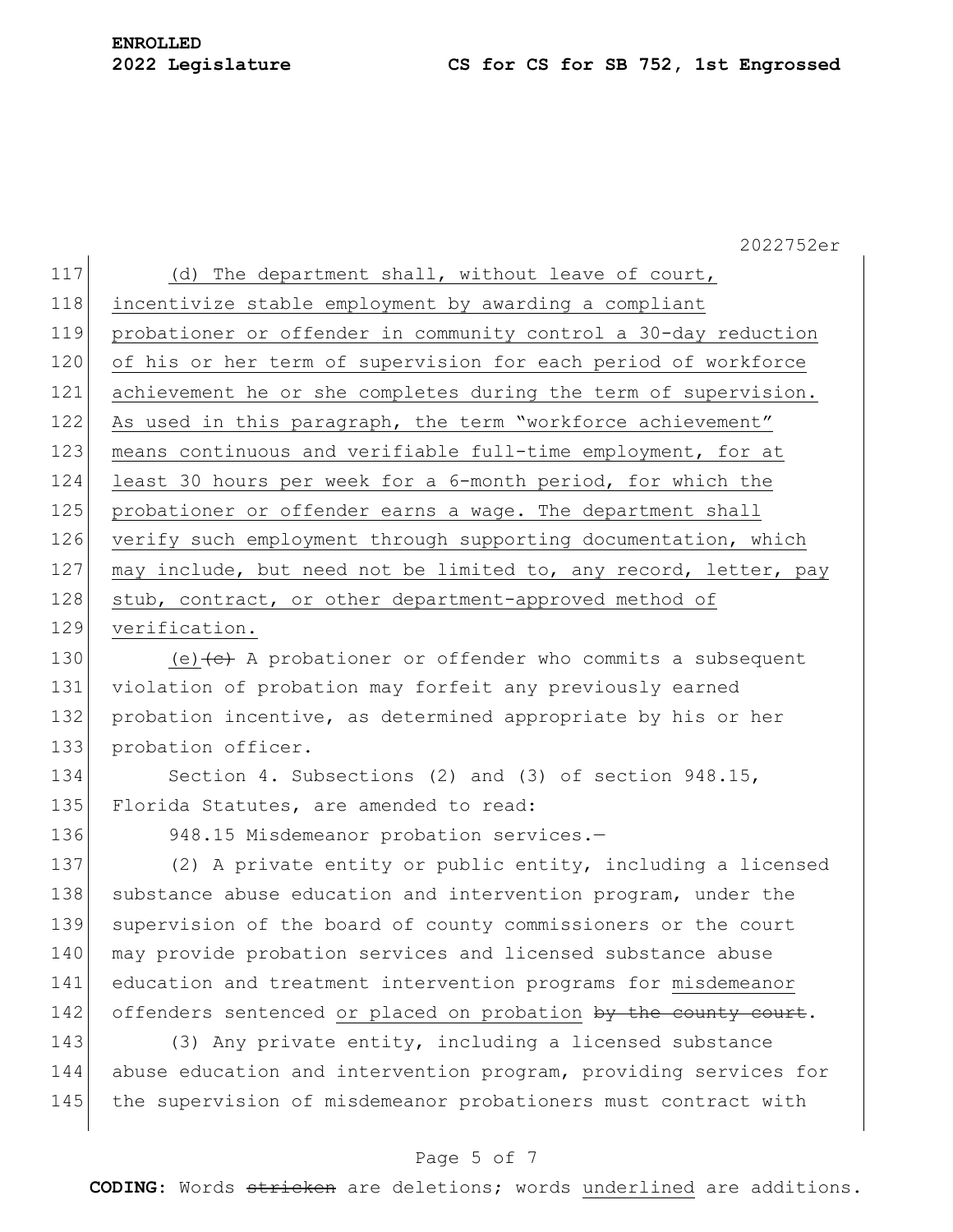2022752er 146 the county in which the services are to be rendered. The chief 147 judge In a county having a population of fewer than 70,000, the 148 county court judge, or the administrative judge of the county 149 court in a county that has more than one county court judge, 150 must approve the contract. Terms of the contract must state, but 151 are not limited to: 152 (a) The extent of the services to be rendered by the entity 153 providing supervision or rehabilitation. 154 (b) Staff qualifications and criminal record checks of  $155$  staff. 156 (c) Staffing levels. 157 (d) The number of face-to-face contacts with the offender. 158 (e) Procedures for handling the collection of all offender 159 fees and restitution. 160 (f) Procedures for handling indigent offenders which ensure 161 placement irrespective of ability to pay. 162 (g) Circumstances under which revocation of an offender's 163 probation may be recommended. 164 (h) Reporting and recordkeeping requirements. 165 (i) Default and contract termination procedures. 166 (j) Procedures that aid offenders with job assistance. 167 (k) Procedures for accessing criminal history records of 168 probationers. 169 170 In addition, the entity shall supply the chief judge's office 171 with a quarterly report summarizing the number of offenders 172 supervised by the private entity, payment of the required 173 contribution under supervision or rehabilitation, and the number 174 of offenders for whom supervision or rehabilitation will be

#### Page 6 of 7